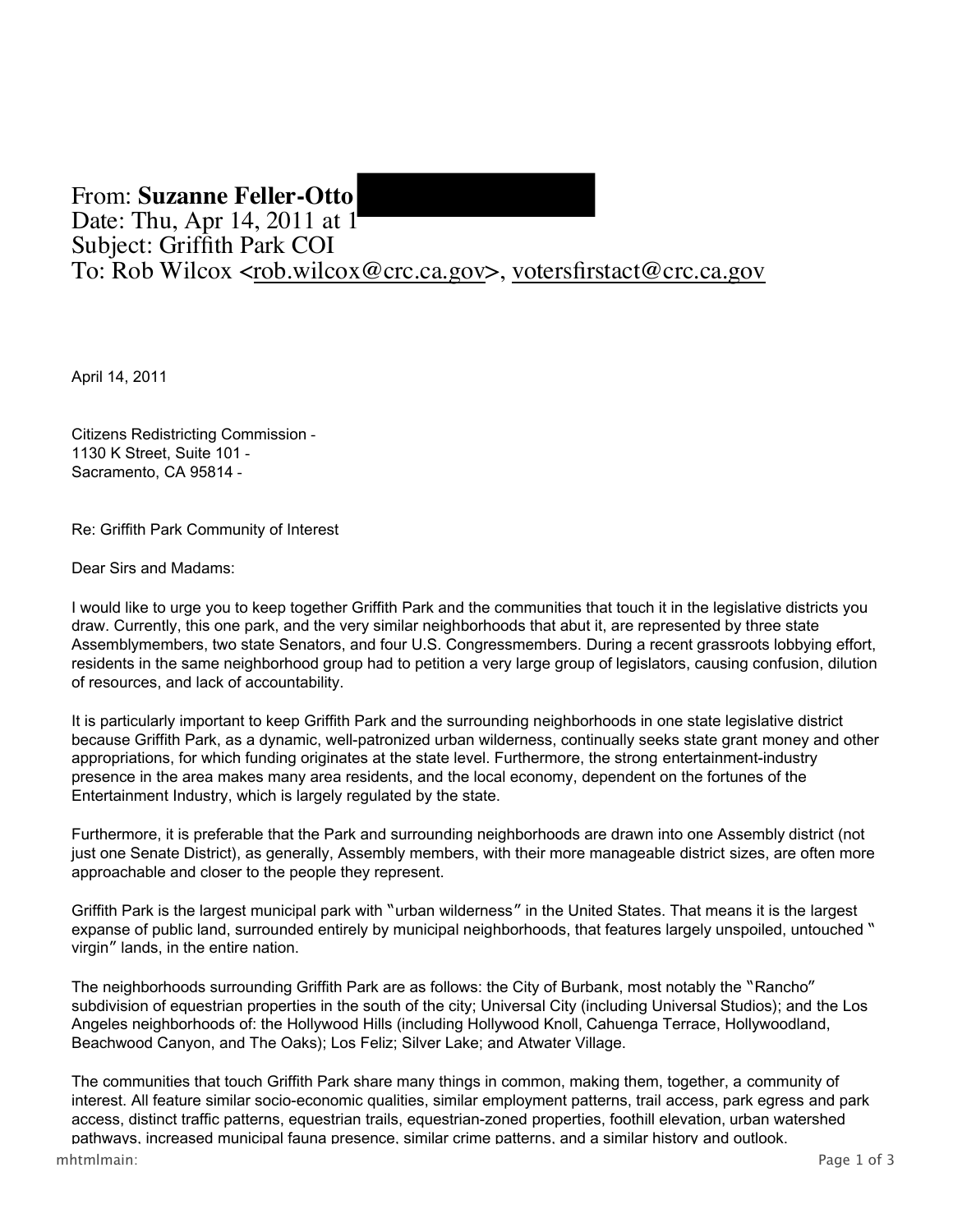For example, the neighborhoods surrounding Griffith Park all share issues like:

 Similar socio-economic traits and employment patterns. The neighborhoods surrounding Griffith Park have a long history of entertainment-related employment and focus, not just based on the large number of films and television programs filmed in the Park itself. The original Walt Disney studios (and Disney's residence) were just a few blocks south of the Park, and several studios, including NBC-Universal, Dreamworks, and Warner Bros., to name a few, continue to adjoin the Park. Based on this tradition and current proximity, it is estimated that as many as one out of five residents in the neighborhoods surrounding Griffith Park are employed in the entertainment industry in some way, and are thus heavily dependent of the economics of the same.

athwa increased munici al fauna resence similar crime attern and a similar histo and outlook.

produced by the product of the system of the system of the system of the system of the system of the system of  $\mathcal{L}_\mathbf{z}$ 

 Similar traffic patterns. The neighborhoods surrounding the Park face more traffic on weekends than weekdays, patterns that are diametrically opposed to other neighborhoods in close proximity.

 The Equestrian lifestyle. Each side of the park has equestrian areas, and many of the neighborhoods bordering the park feature horse properties, which are otherwise rare in the modern urban context, and getting rarer. Preserving the semi-rural nature of the equestrian properties and the other park-adjacent properties is a major goal of area homeowners.

 Unique microclimates. The areas around Griffith Park are at a slightly higher elevation than the rest of the Los Angeles and San Fernando Valley basins, resulting in unique (often colder) microclimates in the adjacent neighborhoods, particularly the canyon neighborhoods. And because of the significantly higher elevation of the several peaks of Griffith Park, all neighborhoods share the same water drainage and runoff issues.

 Urban fauna presence. Griffith Park is home to mule deer, coyotes, hawks, and several other wildlife species not typically seen in Los Angeles County urban neighborhoods. The presence of these fauna, most notably coyotes and hawks, presents the inhabitants of the neighborhoods that touch Griffith Park with the same challenges, particularly for pet ownership and refuse disposal.

 Shared history and outlook. The developments immediately around Griffith Park were settled at approximately the same time, immediately after the donation of the Park by Colonel Griffith to the City of Los Angeles. Thus, the neighborhoods around the Park share similar architecture, "feel," "look," and outlooks.

 Similar crime profile. The neighborhoods surrounding Griffith Park, because of their semi-rural or wilderness-adjacent character, face similar crime profiles. All have occasional issues with drunk driving through the neighborhoods after special events, individuals passing through the residential neighborhoods to commit crime in the Park, individuals passing through the neighborhoods for sexual encounters in the Park, and drivers speeding through the neighborhoods to access the Park. Those neighborhoods thus share many of the same concerns when it comes to crime and criminal-justice issues.

 For these reasons and others, the communities surrounding Griffith Park should be kept in the same legislative district. It is important to keep communities which share so many unique characteristics together, to allow the residents of the local neighborhoods to petition their governments effectively on the unique concerns detailed above. We thank you for your consideration of these points and concerns as you embark on drawing the lines that will affect our neighborhoods.

Sincerely,

Suzanne Feller-Otto

Silver Lake resident and home owner since 1987

Member of FoSSL (Friends of Silver Lake Library)

e en s a on an regeler en s an regeler en s an regeler en s an regeler en s an regeler en som an regeler en s<br>De verkalige en skapen en skapen en skapen en skapen en skapen en skapen en skapen en skapen en skapen en skap Over the years have been directly involved with SLIA (Silver Lake Improvement Association); SLRA (Silver Lake R sid t Associ ti ); CERT (Civili Eme R T m); GSL2000 (G t t Sil L ke mhtmlmain:  $\frac{1}{2}$  of  $\frac{2}{3}$   $\frac{1}{2}$   $\frac{1}{2}$   $\frac{1}{2}$   $\frac{1}{2}$   $\frac{1}{2}$   $\frac{1}{2}$   $\frac{1}{2}$   $\frac{1}{2}$   $\frac{1}{2}$   $\frac{1}{2}$   $\frac{1}{2}$   $\frac{1}{2}$   $\frac{1}{2}$   $\frac{1}{2}$   $\frac{1}{2}$   $\frac{1}{2}$   $\frac{1}{2}$   $\frac{1}{2}$   $\frac{1}{2$